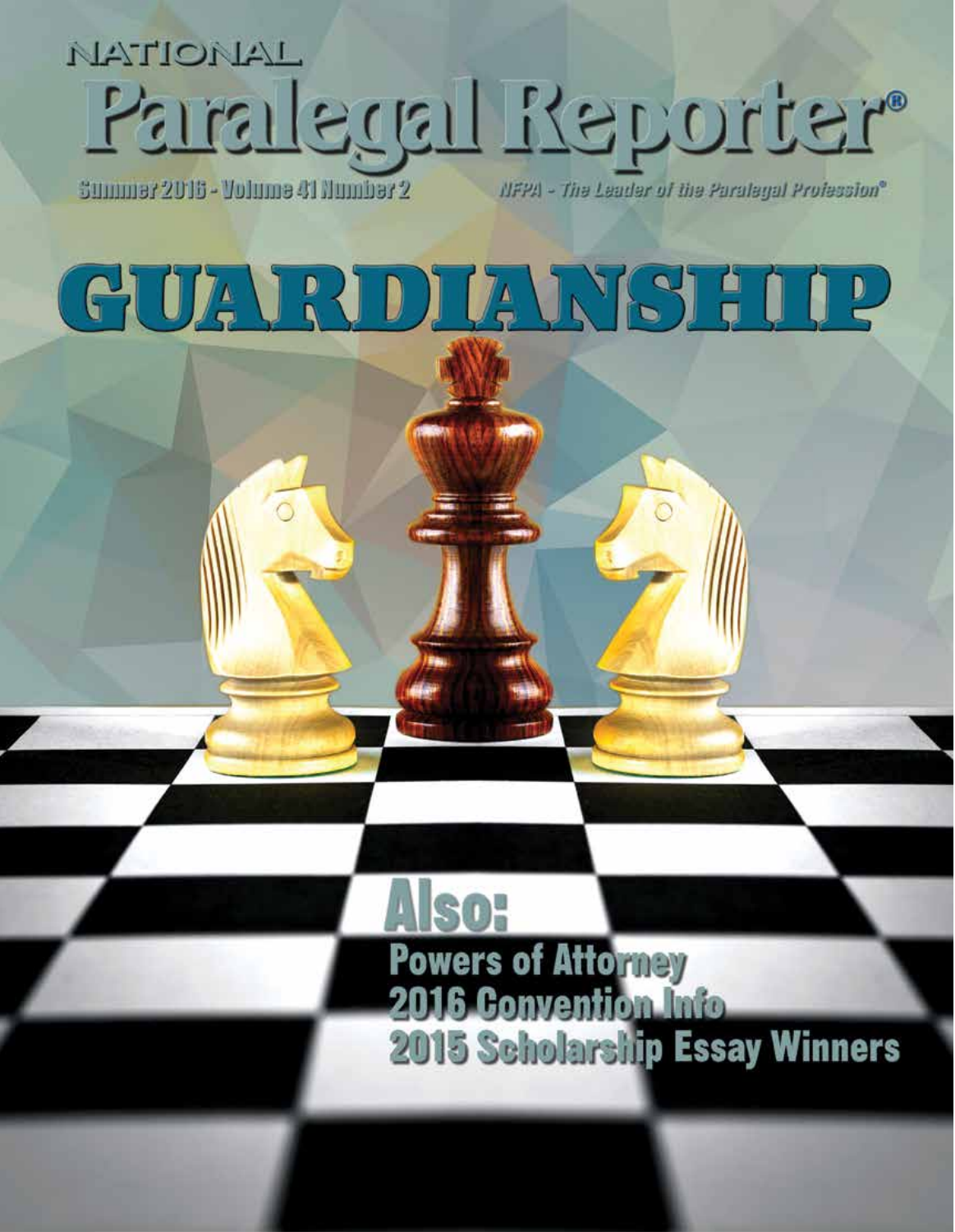### **Member Profile**

## **Take a Chance:**  Becoming a Paralegal is a Process

BY JANICE H. FRARY, CRP

didn't think it was in my DNA to gamble, take risks, or cross the comfort line — boy was I wrong!

I In 2007, I was a seemingly feeble 20-something year old sitting in an attorney's office for the first time in my life. I was scared, pregnant, dirt poor, and starting the divorce process. It's not exactly where I'd imagined myself after graduating from a university with honors, but there I was. I picked this attorney because a friend recommended him. He happened to be a District Judge at the time and practiced family law privately.\* Honestly, sitting across from him scared the mess out of me. He said all sorts of things that day, very nicely, but I heard almost none of it. I scrounged up what little I had, which included my birthday savings, and started the process.

### **LEARNING TO BE A PARALEGAL**

We went through the divorce and custody process like most cases — I was emotional, scared, and legally-uneducated; he was calm, cool, and beyond knowledgeable. Then, while we were sitting in the waiting room waiting to enter my first custody conference, everything changed. I had spent weeks preparing documents, spreadsheets, and visuals to help with the hearing and placed them all inside of a binder. It wouldn't be me if the binder wasn't complete with tabs and a table of contents. He stopped, looked at me, looked at the binder, and said "Wow. Do you want a job?"

From that point on, I was his part-time legal assistant. I worked harder than I admitted. I started with very simple case and office organization tasks, and as I learned, he challenged me more. He'd ask me to prepare a document, and I'd spend time looking through past files figuring it out. I learned our county's Local Rules inside out and backwards. I'd read legal books, ask lots of questions to anyone who would answer, and Google legal jargon I didn't understand. I'd try to prepare my own case documents as practice. After all, if I was going to mess up, it might as well be my case. I did all this while simultaneously working my day job at a police department, navigating a divorce, and being a mom of two.

This continued for six years; police admin by day, legal admin by night. It worked for me. I was comfortable, and